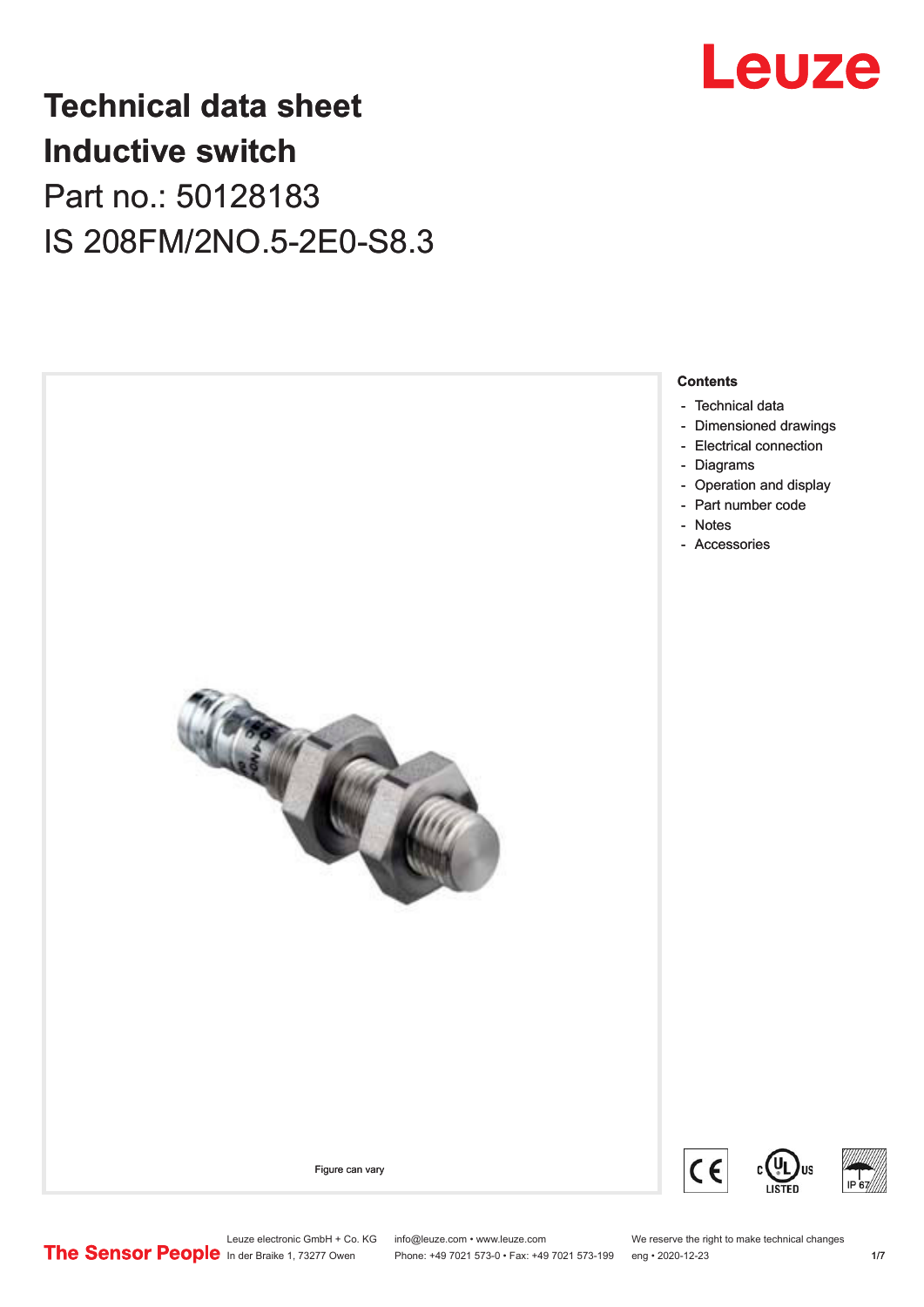### <span id="page-1-0"></span>**Technical data**

# Leuze

#### **Basic data Series** 208 **Typ. operating range limit S<sup>n</sup>** 2 mm **Operating range S<sub>a</sub>** 0 ... 1.6 mm **Special version Special version** Reduction factor 1 **Electrical data Protective circuit** Inductive protection Polarity reversal protection Short circuit protected **Performance data** Supply voltage U<sub>B</sub> 10 ... 30 V, DC **Residual ripple** 0 ... 20 %, From U<sub>B</sub> **Open-circuit current** 0 ... 10 mA **Temperature drift, max. (in % of S<sup>r</sup> )** 10 %, Over the entire operating temperature range **Repeatability, max. (in % of S<sup>r</sup> )** 5 %, For  $U_B = 20$  ... 30 V DC, ambient temperature T<sub>a</sub> = 23 °C  $\pm$  5 °C **Switching hysteresis** 20 % **Outputs Number of digital switching outputs** 1 Piece(s) **Switching outputs Voltage type** DC **Switching current, max.** 200 mA **Residual current, max.** 0.1 mA **Voltage drop** ≤ 2 V **Switching output 1 Switching element** Transistor, NPN **Switching principle** NO (normally open) **Timing Switching frequency** 100 Hz **Readiness delay** 30 ms **Connection Number of connections** 1 Piece(s) **Connection 1 Signal OUT** Voltage supply **Type of connection** Connector

| <b>Mechanical data</b>                             |                               |
|----------------------------------------------------|-------------------------------|
| Design                                             | Cylindrical                   |
| <b>Thread size</b>                                 | M8 x 1 mm                     |
| Dimension (Ø x L)                                  | 8 mm x 60 mm                  |
| <b>Type of installation</b>                        | Embedded                      |
| <b>Housing material</b>                            | Stainless steel               |
| <b>Stainless steel housing</b>                     | V2A                           |
| Sensing face material                              | Stainless steel, AISI 303     |
| Net weight                                         | 15 <sub>g</sub>               |
| <b>Housing color</b>                               | Silver                        |
| <b>Type of fastening</b>                           | Mounting thread               |
|                                                    | Via optional mounting device  |
| <b>Standard measuring plate</b>                    | 8 x 8 mm <sup>2</sup> , Fe360 |
|                                                    |                               |
| <b>Operation and display</b>                       |                               |
| Type of display                                    | LED                           |
| <b>Number of LEDs</b>                              | 1 Piece(s)                    |
| <b>Environmental data</b>                          |                               |
| Ambient temperature, operation                     | $-2570 °C$                    |
|                                                    |                               |
| <b>Certifications</b>                              |                               |
| Degree of protection                               | IP 68                         |
|                                                    | <b>IP 69K</b>                 |
| <b>Certifications</b>                              | c UL US                       |
| Test procedure for EMC in accordance IEC 61000-4-2 |                               |
| with standard                                      | IEC 61000-4-3                 |
|                                                    | IEC 61000-4-4                 |
| <b>Standards applied</b>                           | IEC 60947-5-2                 |
|                                                    |                               |
| <b>Correction factors</b>                          |                               |
| <b>Aluminum</b>                                    | 1                             |
| <b>Stainless steel</b>                             | 0.4                           |
| Copper                                             | 0.8                           |
| <b>Brass</b>                                       | 1.4                           |
| Fe360 steel                                        | 1                             |
| <b>Classification</b>                              |                               |
| <b>Customs tariff number</b>                       | 85365019                      |
| eCl@ss 5.1.4                                       | 27270101                      |
| eCl@ss 8.0                                         | 27270101                      |
| eCl@ss 9.0                                         | 27270101                      |
| eCl@ss 10.0                                        | 27270101                      |
| eCl@ss 11.0                                        | 27270101                      |
| <b>ETIM 5.0</b>                                    | EC002714                      |
| <b>ETIM 6.0</b>                                    | EC002714                      |
| <b>ETIM 7.0</b>                                    | EC002714                      |
|                                                    |                               |

Leuze electronic GmbH + Co. KG info@leuze.com • www.leuze.com We reserve the right to make technical changes<br>
The Sensor People in der Braike 1, 73277 Owen Phone: +49 7021 573-0 • Fax: +49 7021 573-199 eng • 2020-12-23

**Thread size** M8 **Type** Male **Material** Stainless steel **No. of pins** 3 -pin

Phone: +49 7021 573-0 • Fax: +49 7021 573-199 eng • 2020-12-23 277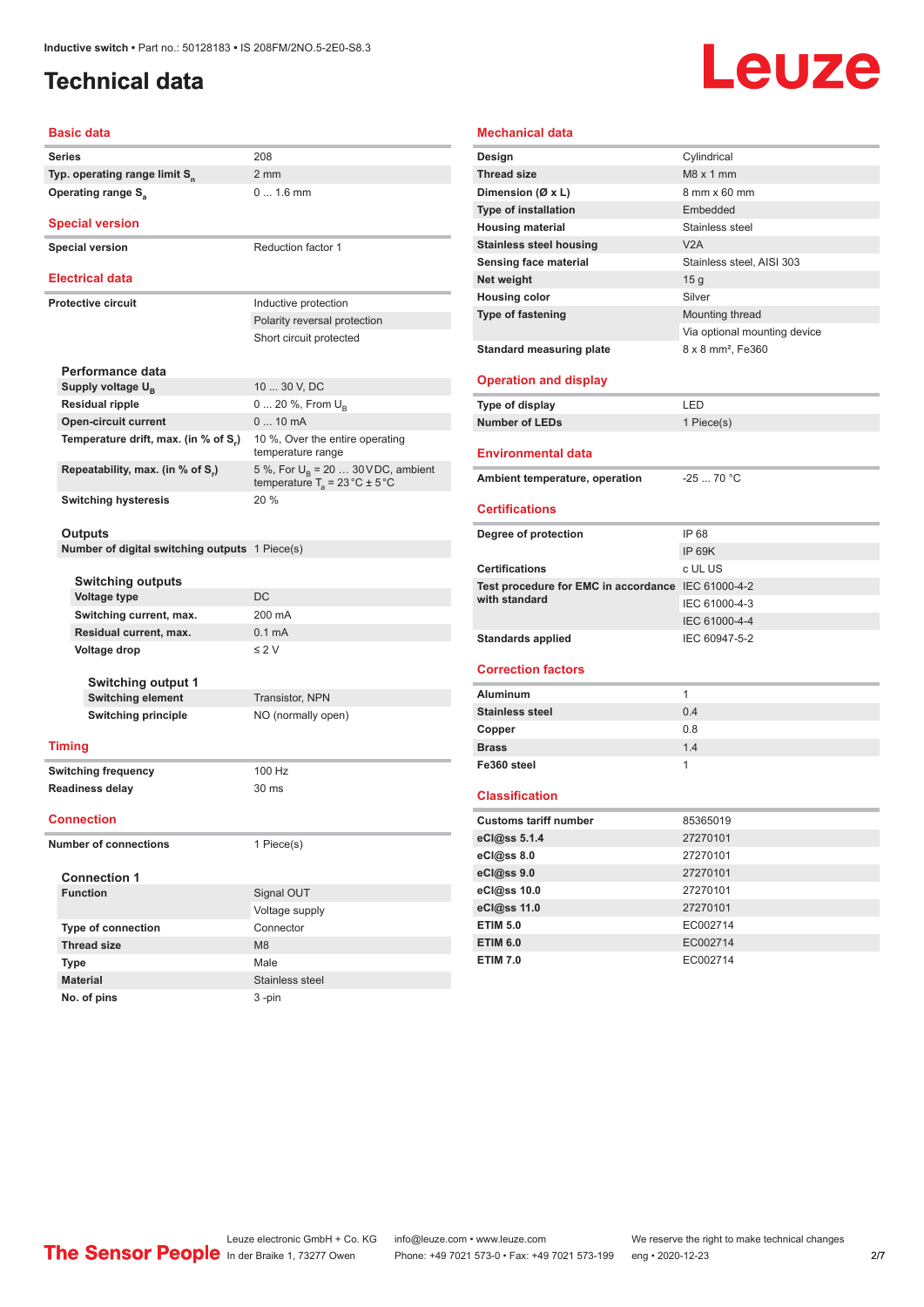<span id="page-2-0"></span>**Inductive switch •** Part no.: 50128183 **•** IS 208FM/2NO.5-2E0-S8.3

#### **Dimensioned drawings**

All dimensions in millimeters





#### **Electrical connection**

**Connection 1**

| <b>Function</b>           | Signal OUT      |
|---------------------------|-----------------|
|                           | Voltage supply  |
| <b>Type of connection</b> | Connector       |
| <b>Thread size</b>        | M <sub>8</sub>  |
| <b>Type</b>               | Male            |
| <b>Material</b>           | Stainless steel |
| No. of pins               | $3 - pin$       |
|                           |                 |

#### **Pin Pin assignment 1** V+

| $\mathbf{3}$ | <b>GND</b>       |
|--------------|------------------|
|              | OUT <sub>1</sub> |

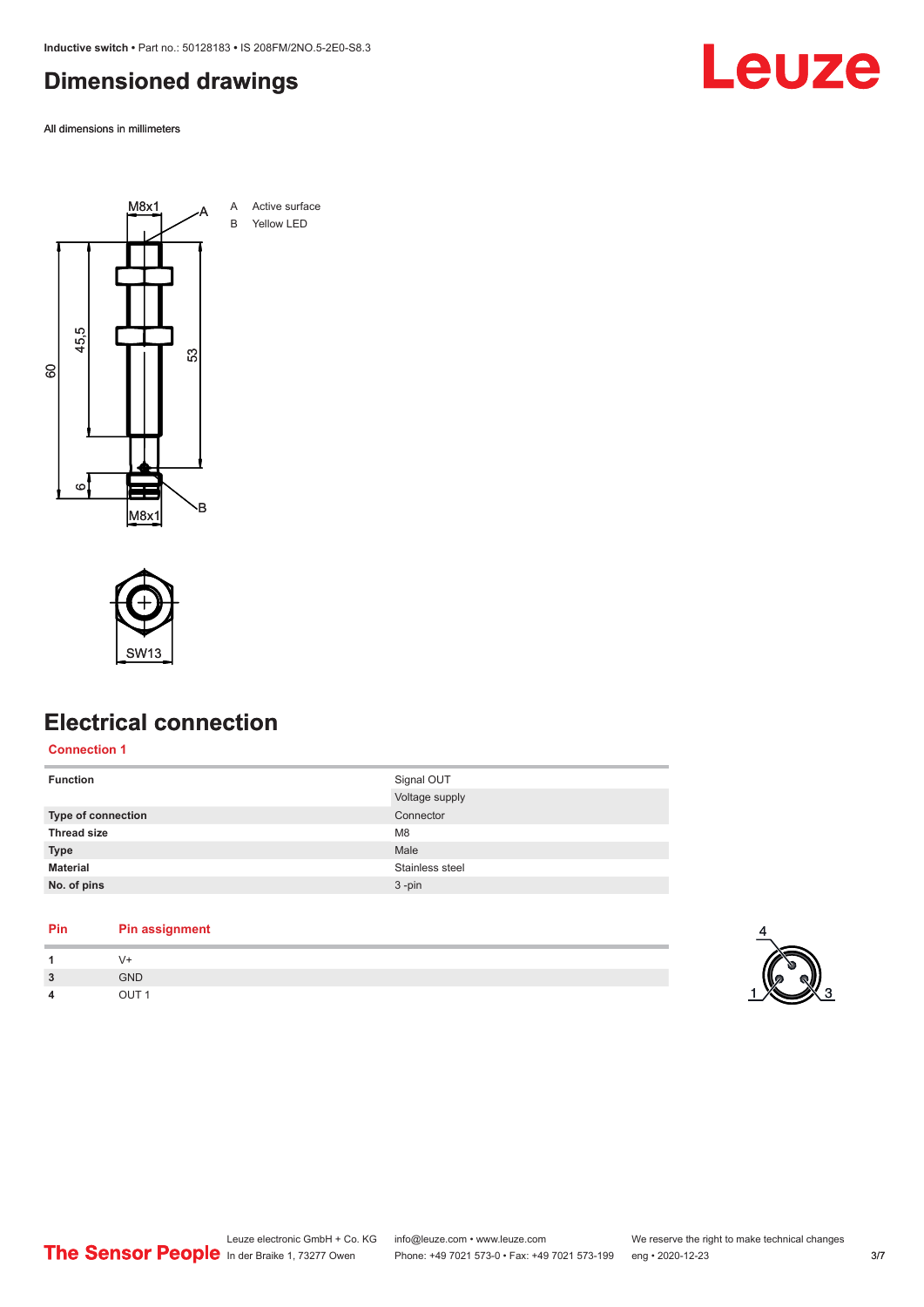#### <span id="page-3-0"></span>**Diagrams**

# Leuze

#### Embedded installation



#### Types with  $S_n = 2.0$  mm



- a Inductive switch
- b Standard measuring plate



### **Operation and display**

| <b>LED</b> | Display                  | <b>Meaning</b>                   |
|------------|--------------------------|----------------------------------|
|            | Yellow, flashing         | No function reserve              |
|            | Yellow, continuous light | Switching output/switching state |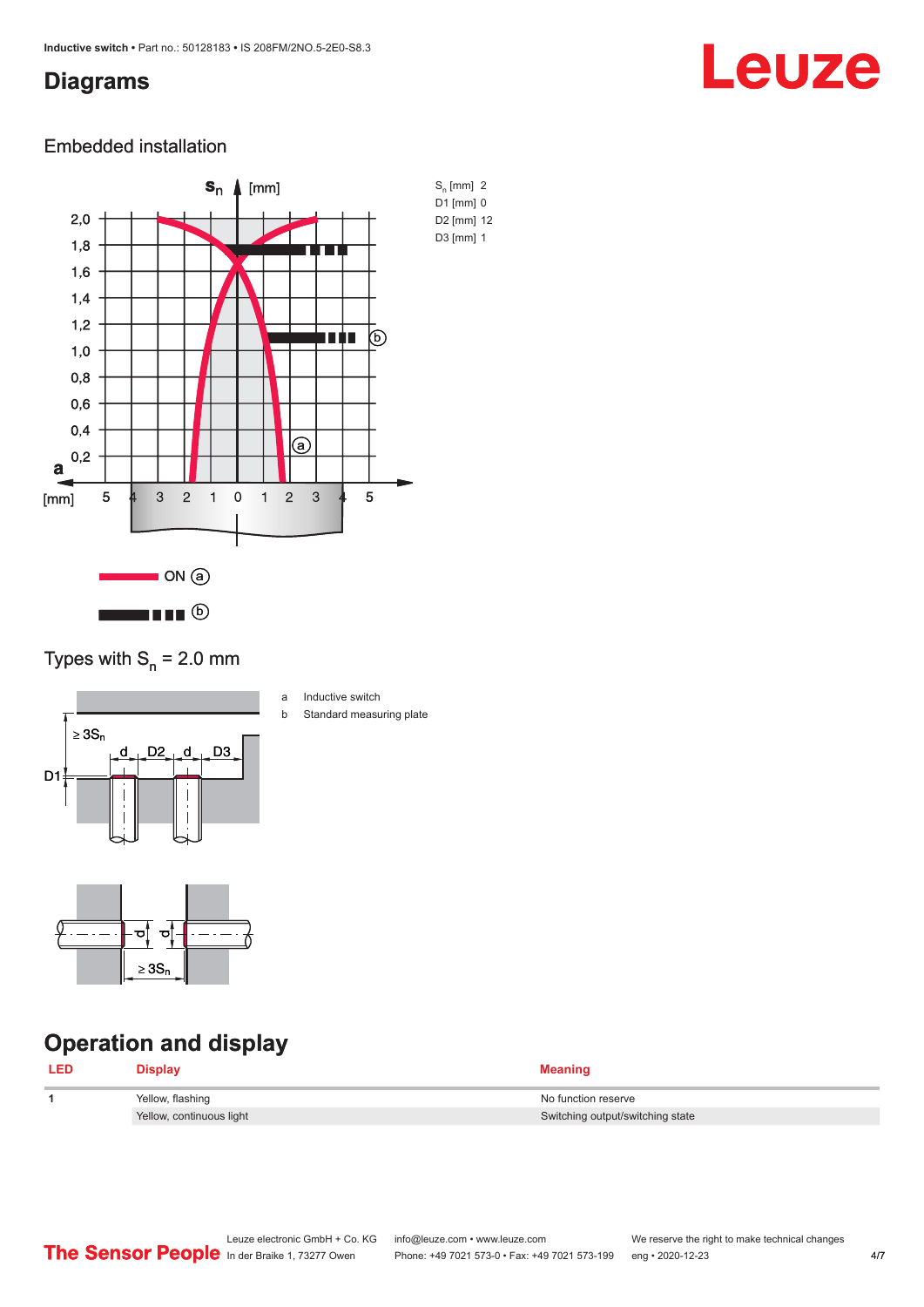#### <span id="page-4-0"></span>**Part number code**

Part designation: **ISX YYY ZZ/AAA.BB-CCC-DDD-DDD**



| <b>ISX</b> | Operating principle / construction<br>IS: inductive switch, standard design<br>ISS: inductive switch, short construction                                                                                                                                                                                                                                                                                                                                                                                                                                                                                                                                                                                                                                                                                                                                                                                                                                                                                                                                                                                                                                                                                                                                                                                                                                                                                                                                                                          |
|------------|---------------------------------------------------------------------------------------------------------------------------------------------------------------------------------------------------------------------------------------------------------------------------------------------------------------------------------------------------------------------------------------------------------------------------------------------------------------------------------------------------------------------------------------------------------------------------------------------------------------------------------------------------------------------------------------------------------------------------------------------------------------------------------------------------------------------------------------------------------------------------------------------------------------------------------------------------------------------------------------------------------------------------------------------------------------------------------------------------------------------------------------------------------------------------------------------------------------------------------------------------------------------------------------------------------------------------------------------------------------------------------------------------------------------------------------------------------------------------------------------------|
| <b>YYY</b> | <b>Series</b><br>203: series with Ø 3 mm<br>204: series with $\varnothing$ 4 mm<br>205: series with M5 x 0.5 external thread<br>206: series with $\varnothing$ 6.5 mm<br>208: series with M8 x 1 external thread<br>212: series with M12 x 1 external thread<br>218: series with M18 x 1 external thread<br>230: series with M30 x 1.5 external thread<br>240: series in cubic design<br>244: series in cubic design<br>255: series with 5 x 5 mm <sup>2</sup> cross section<br>288: series with 8 x 8 mm <sup>2</sup> cross section                                                                                                                                                                                                                                                                                                                                                                                                                                                                                                                                                                                                                                                                                                                                                                                                                                                                                                                                                              |
| ZZ         | Housing / thread<br>MM: metal housing (active surface: plastic) / metric thread<br>FM: full-metal housing (active surface: stainless steel AISI 316L) / metric thread<br>MP: metal housing (active surface: plastic) / smooth (without thread)                                                                                                                                                                                                                                                                                                                                                                                                                                                                                                                                                                                                                                                                                                                                                                                                                                                                                                                                                                                                                                                                                                                                                                                                                                                    |
| <b>AAA</b> | Output current / supply<br>4NO: PNP transistor, NO contact<br>4NC: PNP transistor, NC contact<br>2NO: NPN transistor, NO contact<br>2NC: NPN transistor, NC contact<br>1NO: relay, NO contact / AC/DC<br>1NC: relay, NC contact / AC/DC<br>44: 2 PNP transistor switching outputs, antivalent (NO + NC)<br>22: 2 NPN transistor switching outputs, antivalent (NO + NC)                                                                                                                                                                                                                                                                                                                                                                                                                                                                                                                                                                                                                                                                                                                                                                                                                                                                                                                                                                                                                                                                                                                           |
| BB         | Special equipment<br>n/a: no special equipment<br>5F: food version<br>5: housing material V2A (1.4305, AISI 303)                                                                                                                                                                                                                                                                                                                                                                                                                                                                                                                                                                                                                                                                                                                                                                                                                                                                                                                                                                                                                                                                                                                                                                                                                                                                                                                                                                                  |
| <b>CCC</b> | Measurement range / type of installation<br>1E0: typ. range limit 1.0 mm / embedded installation<br>1E5: typ. range limit 1.5 mm / embedded installation<br>2E0: typ. range limit 2.0 mm / embedded installation<br>3E0: typ. range limit 3.0 mm / embedded installation<br>4E0: typ. range limit 4.0 mm / embedded installation<br>5E0: typ. range limit 5.0 mm / embedded installation<br>6E0: typ. range limit 6.0 mm / embedded installation<br>8E0: typ. range limit 8.0 mm / embedded installation<br>10E: typ. range limit 10.0 mm / embedded installation<br>12E: typ. range limit 12.0 mm / embedded installation<br>15E: typ. range limit 15.0 mm / embedded installation<br>20E: typ. range limit 20.0 mm / embedded installation<br>22E: typ. range limit 22.0 mm / embedded installation<br>2N5: typ. range limit 2.5 mm / non-embedded installation<br>4N0: typ. range limit 4.0 mm / non-embedded installation<br>8NO: typ. range limit 8.0 mm / non-embedded installation<br>10N: typ. range limit 10.0 mm / non-embedded installation<br>12N: typ. range limit 12.0 mm / non-embedded installation<br>14N: typ. range limit 14.0 mm / non-embedded installation<br>15N: typ. range limit 15.0 mm / non-embedded installation<br>20N: typ. range limit 20.0 mm / non-embedded installation<br>22N: typ. range limit 22.0 mm / non-embedded installation<br>25N: typ. range limit 25.0 mm / non-embedded installation<br>40N: typ. range limit 40.0 mm / non-embedded installation |
| <b>DDD</b> | <b>Electrical connection</b><br>n/a: cable, standard length 2000 mm<br>S12: M12 connector, 4-pin, axial<br>200-S12: cable, length 200 mm with M12 connector, 4-pin, axial<br>200-S8.3: cable, length 200 mm with M8 connector, 3-pin, axial<br>S8.3: M8 connector, 3-pin, axial<br>005-S8.3: cable, length 500 mm with M8 connector, 3-pin, axial<br>050: cable, standard length 5000 mm, 3-wire                                                                                                                                                                                                                                                                                                                                                                                                                                                                                                                                                                                                                                                                                                                                                                                                                                                                                                                                                                                                                                                                                                  |



 $\%$  A list with all available device types can be found on the Leuze website at www.leuze.com.

In der Braike 1, 73277 Owen Phone: +49 7021 573-0 • Fax: +49 7021 573-199 eng • 2020-12-23

Leuze electronic GmbH + Co. KG info@leuze.com • www.leuze.com We reserve the right to make technical changes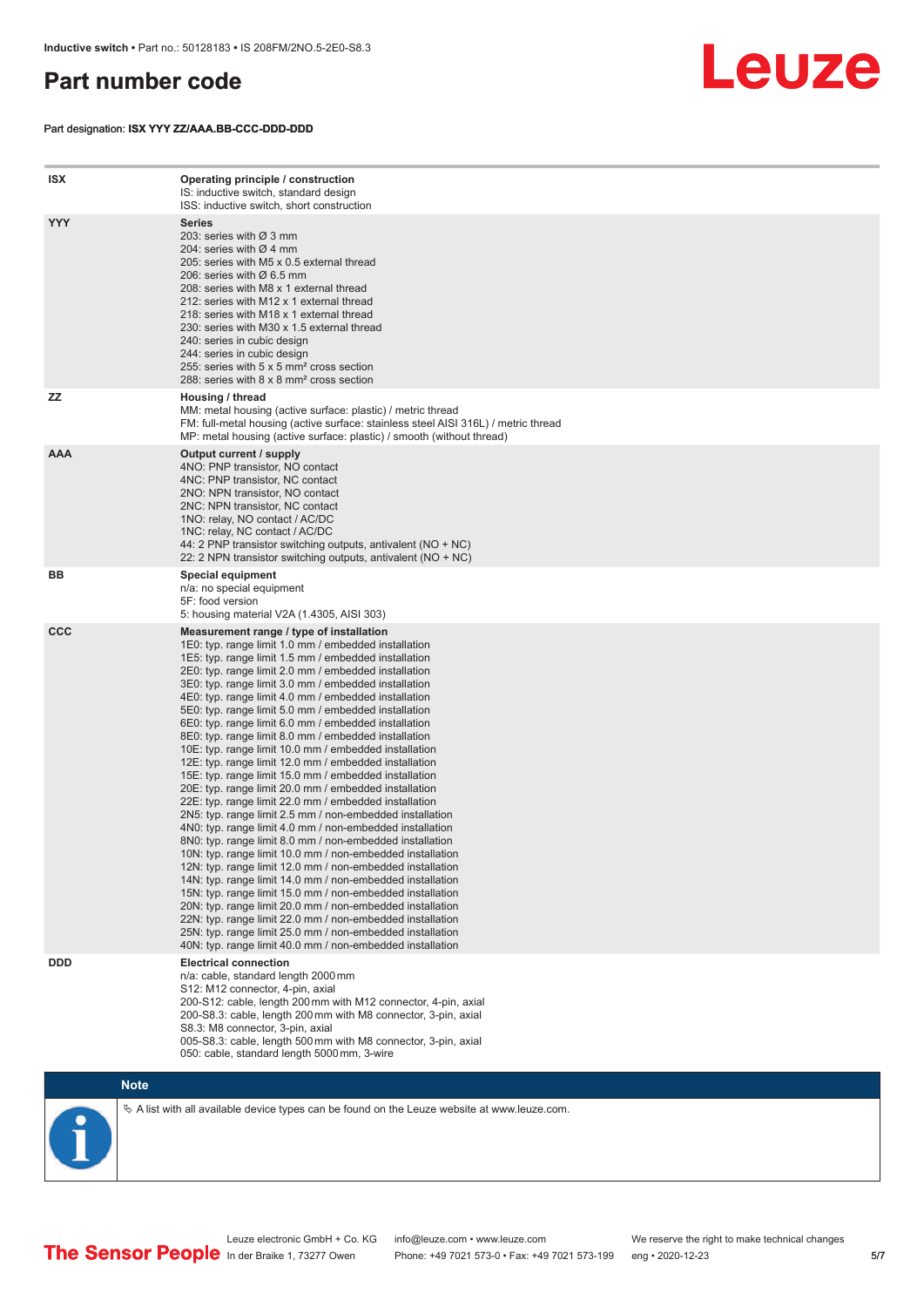#### <span id="page-5-0"></span>**Notes**



**Observe intended use!**

 $\%$  This product is not a safety sensor and is not intended as personnel protection.

 $\&$  The product may only be put into operation by competent persons.

 $\%$  Only use the product in accordance with its intended use.



#### **Accessories**

#### Connection technology - Connection cables

|             | Part no. | <b>Designation</b> | <b>Article</b>   | <b>Description</b>                                                                                                                                |
|-------------|----------|--------------------|------------------|---------------------------------------------------------------------------------------------------------------------------------------------------|
| T           | 50130842 | KD U-M8-3A-P1-020  | Connection cable | Connection 1: Connector, M8, Axial, Female, 3-pin<br>Connection 2: Open end<br>Shielded: No<br>Cable length: 2,000 mm<br>Sheathing material: PUR  |
| Ē           | 50130844 | KD U-M8-3A-P1-050  | Connection cable | Connection 1: Connector, M8, Axial, Female, 3-pin<br>Connection 2: Open end<br>Shielded: No<br>Cable length: 5,000 mm<br>Sheathing material: PUR  |
| <b>TILL</b> | 50130837 | KD U-M8-3A-V1-020  | Connection cable | Connection 1: Connector, M8, Axial, Female, 3-pin<br>Connection 2: Open end<br>Shielded: No<br>Cable length: 2,000 mm<br>Sheathing material: PVC  |
|             | 50130860 | KD U-M8-3W-V1-020  | Connection cable | Connection 1: Connector, M8, Angled, Female, 3-pin<br>Connection 2: Open end<br>Shielded: No<br>Cable length: 2,000 mm<br>Sheathing material: PVC |

Leuze